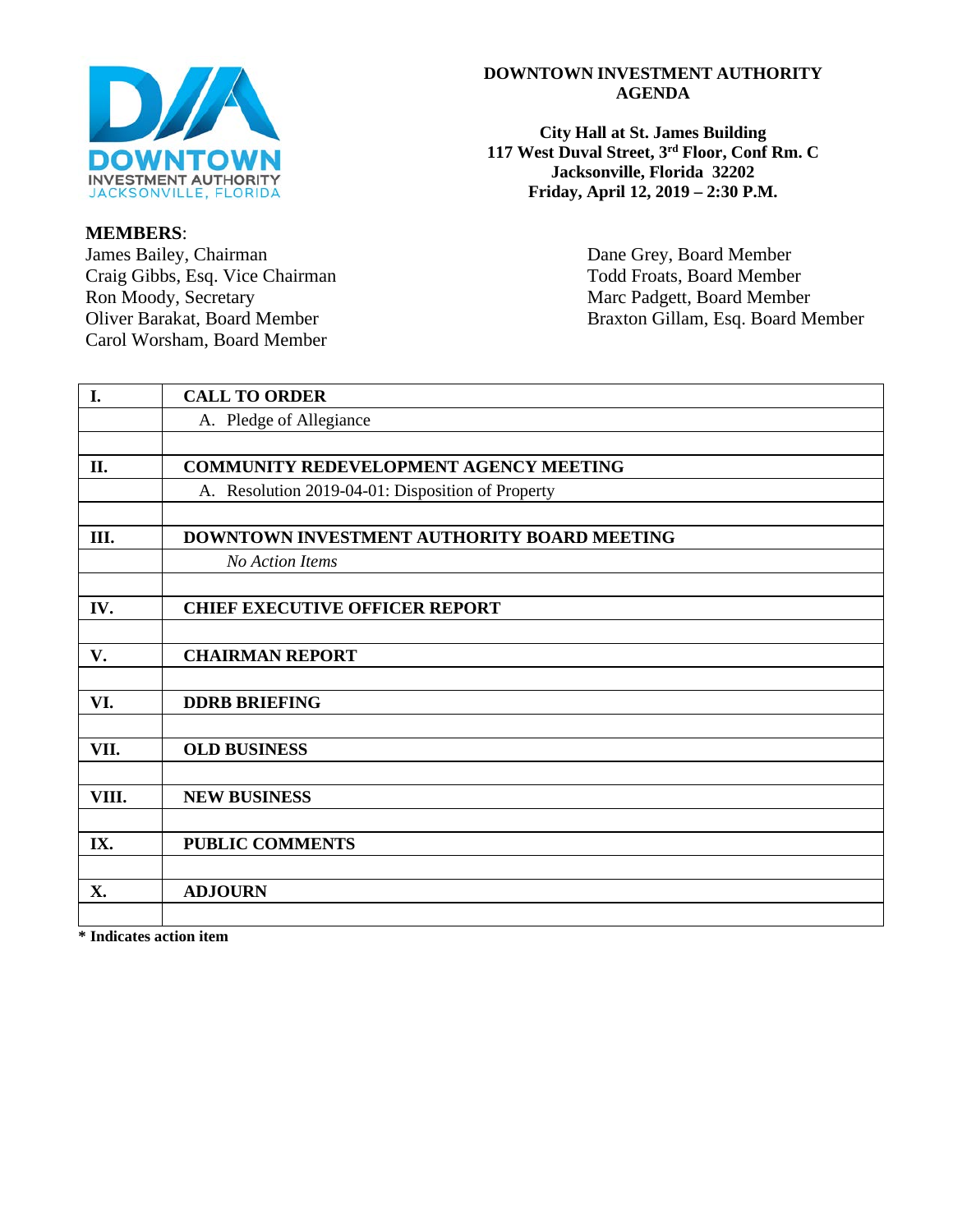

**Downtown Investment Authority City Hall at St. James Building, 117 West Duval Street, Third Floor, Conference Room C Jacksonville, FL. 32202** *Friday, April 12, 2019 – 2:30 p.m.* 

# *Community Redevelopment Agency MEETING MINUTES*

**Board Members Present:** James Bailey, Chairman; Craig Gibbs, Esq., Vice Chairman; Oliver Barakat; Todd Froats; Dane Grey; and Ron Moody;

**Board Members Absent:** Braxton Gillam, Esq., Marc Padgett and Carol Worsham

**Council Members:** None

**Mayor's Staff:** Dr. Johnny Gaffney, Mayor's Office, Boards and Commission Liaison

**DIA Staff:** Brian Hughes, Office of the Mayor Chief of Staff and Interim Chief Executive Officer; Guy Parola, Operations Manager; and Karen Underwood-Eiland, Executive Assistant.

**Office of General Counsel:** John Sawyer, Esq.

Meeting Convened: 2:30 p.m.

### **I. CALL TO ORDER**

Chairman Bailey called the DIA meeting to order at 2:30 p.m.

### **II. DOWNTOWN INVESTMENT AUTHORITY REGULAR MEETING**

### **A. RESOLUTION 2019-04-01: DISPOSITION OF PROPERTY**

### **RESOLUTION 2019-04-01**

**A RESOLUTION OF THE DOWNTOWN DEVELOPMENT AND REVIEW BOARD RECOMMENDING TO CITY COUNCIL THAT THEY ADOPT ORDINANCES 2019-0195 AND 2019-0196; FINDING THAT THE ORDINANCES ARE CONSISTENT WITH AND IN FURTHERANCE OF THE NORTH BANK AND SOUTHSIDE COMMUNITY REDEVELOMPENT AREA PLANS; FINDING THAT THE ORDINANCES ARE CONSISTENT WITH AND IN FURTHERANCE OF THE CITY OF JACKSONVILLE 2030 COMPREHENSIVE PLAN; PROVIDING FOR AN EFFECTIVE DATE.**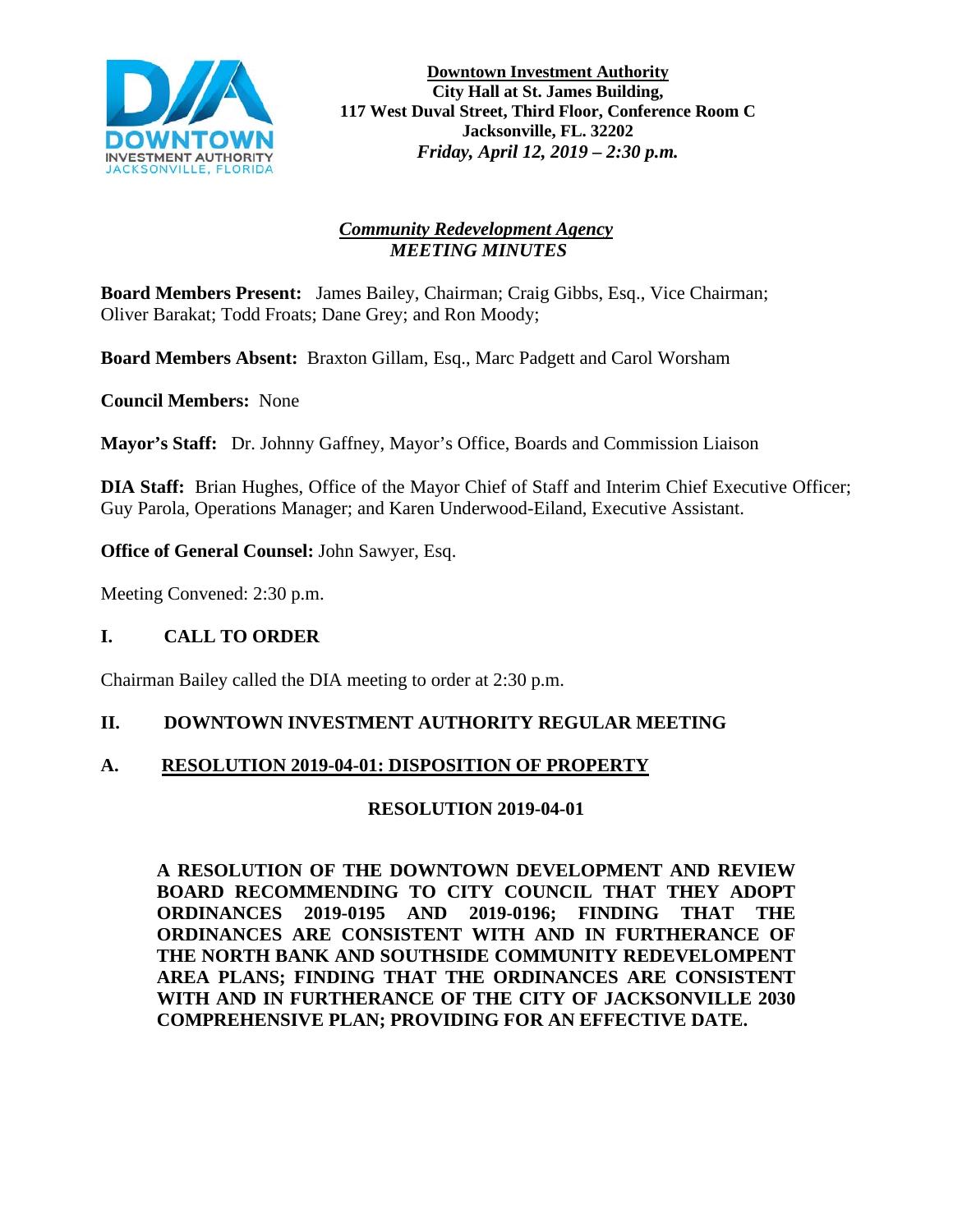Downtown Investment Authority Regular Meeting Minutes – Friday, April 12, 2019 Page 2 of 2

Guy Parola brought forth Resolution 2019-04-01.

Steve Diebenow was present on behalf of the party that made the unsolicited offer and the JEA team.

Alan Howard, former Chairman of the JEA Board to urge the DIA to act on the proposal to publish notice, and accept the unsolicited bid for Ryan Companies.

# **A MOTION WAS MADE BY BOARD MEMBER GIBBS AND SECONDED BY BOARD MEMBER GREY APPROVING RESOLUTION 2019-04-01.**

# **THE MOTION PASSED UNANIMOUSLY 6-0-0.**

There being no further business, Chairman Bailey adjourned the DIA special meeting at approximately 2:39 p.m.

*The written minutes for this meeting are only an overview of what was discussed. For verbatim comments of this meeting, a transcript is available upon request. Please contact Karen Underwood, at (904) 255-5302, or by email at karenu@coj.net.*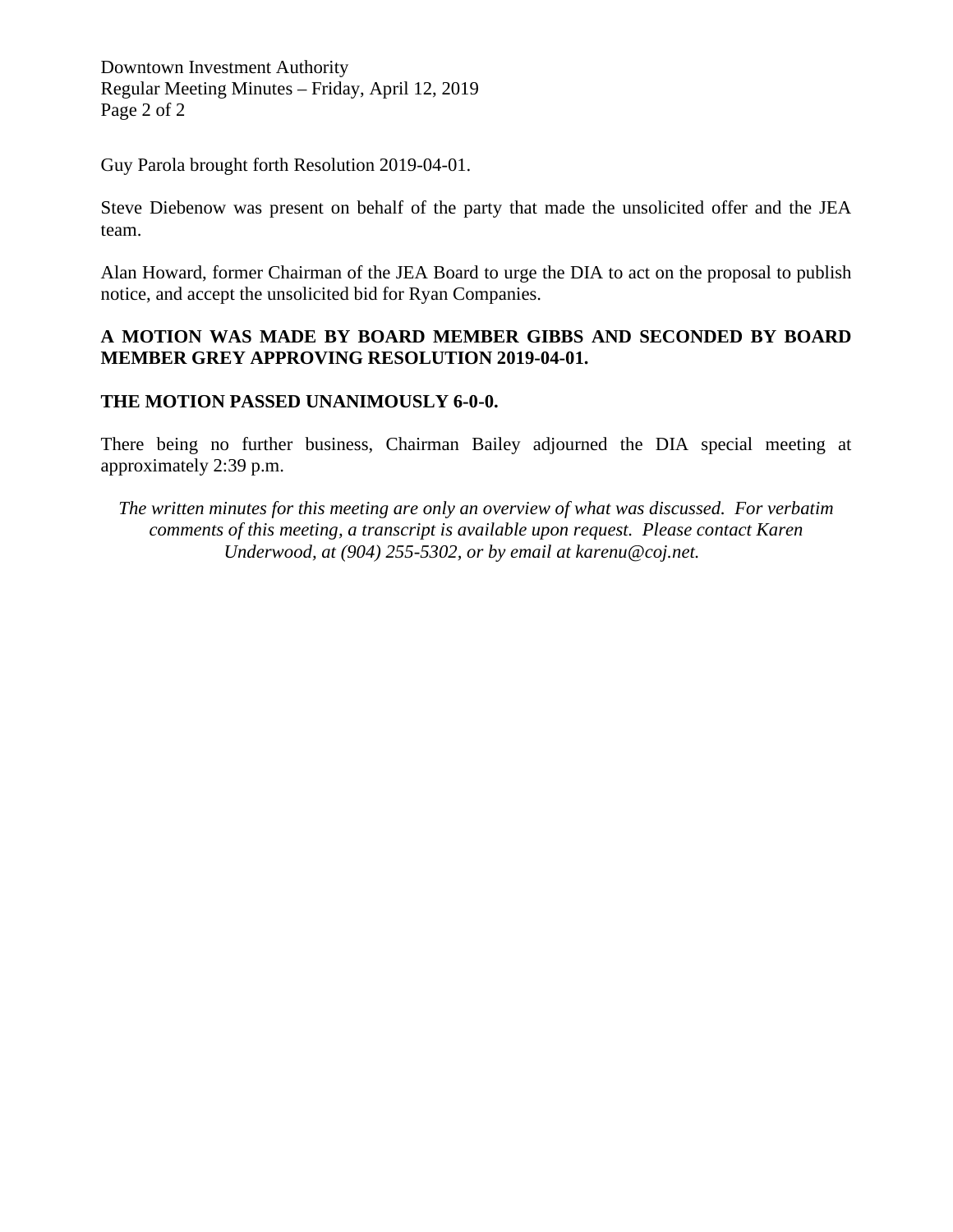#### **RESOLUTION 2019-04-01**

**A RESOLUTION OF THE DOWNTOWN INVESTMENT AUTHORITY (THE "DIA") INSTRUCTING ITS CHIEF EXECUTIVE OFFICER ("CEO") TO ISSUE A 30-DAYS NOTICE OF SOLICITATION FOR THE DISPOSITION OF AN APPROXIMATELY 1.52 ACRE PARCEL OF CITY-OWNED REAL PROPERTY GENERALLY DESCRIBED AS BEING BOUNDED TO THE NORTH BY MONROE STREET, TO THE SOUTH BY ADAMS STREET, TO THE EAST BY JULIA STREET, AND TO THE WEST BY PEARL STREET, HAVING A DUVAL COUNTY TAX PARCEL NUMBER OF 073794 0100 ("SITE"); INSTRUCTING THE CHIEF EXECUTIVE OFFICER TO TAKE ALL NECESSARY ACTION IN CONNECTION THEREWITH TO EFFECTUATE THE PURPOSES OF THIS RESOLUTION; PROVIDING FOR AN EFFECTIVE DATE.** 

**WHEREAS**, the City owns an approximately 1.52-acre parcel of undeveloped real property identified by Duval County Tax Parcel Number 073794 0100 ("Site"); and

**WHEREAS**, the DIA received an unsolicited offer to purchase the Site from Ryan Companies, the general terms of which are attached hereto as Exhibit "A"; and

**WHEREAS**, Ryan Companies included the Site in their proposal bid for the construction of a new JEA headquarters; and

**WHEREAS**, JEA is proceeding with the bid submitted by Ryan Companies for the development of its new headquarters; and

**WHEREAS**, the Site is located within the North Bank Downtown Community Redevelopment Area ("North Bank CRA"); and

**WHEREAS**, DIA is the designated Community Redevelopment Agency for the North Bank CRA, to which a Community Redevelopment Plan was adopted by Ordinance 2014-560-E; and

**WHEREAS**, upon adoption of this Resolution, a 30-day notice for the solicitation of proposals pursuant to Section 163.380(3)(a), Florida Statutes, Section 122.434(a), Jacksonville Code of Ordinances, and Section 122.434(b), Jacksonville Code of Ordinances, will be issued, NOW THERFORE

**BE IT RESOLVED,** by the Downtown Investment Authority: